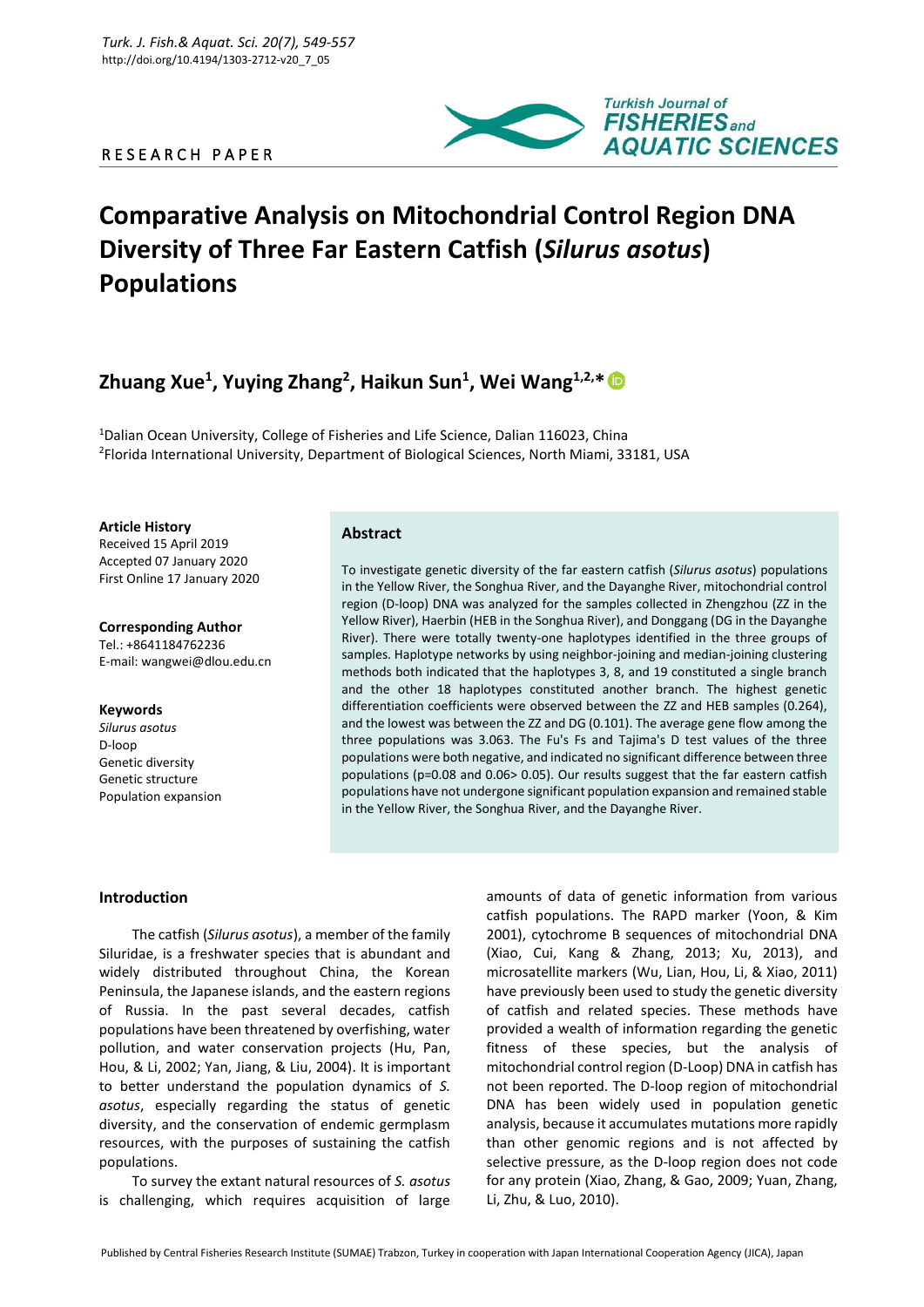The Songhua River, the Yellow River, and the Dayanghe River are chief rivers in the northern China, and contain rich catfish resources. In this study, the mitochondrial D-Loop was used to analyze the population genetic diversity and adaptive variation of three catfish populations in Zhengzhou (ZZ) of the Yellow River, Haerbin (HEB) of the Songhua River, and Donggang (DG) of the Dayanghe River. The results will be useful to inform catfish germplasm resource management, and better conserve the biodiversity and fitness of catfish populations.

### **Materials and Methods**

#### **Animals**

The *S. asotus* samples were obtained from three catfish populations in ZZ, HEB and DG in 2017 (Figure 1). Thirty 1-2 age adults were selected from each of the population. The average body length is 254.83±41.07 mm, and the body weight is 158.73±90.86 g. The backmuscle tissues were collected from 15 catfishes in each of the populations and stored in 95% ethanol prior to DNA extraction. All surgeries were performed under sodium pentobarbital anesthesia, and every effort was taken to minimize suffering.

#### **Extraction of Genomic DNA**

Total genomic DNA was extracted from the backmuscle samples using the Animals DNA extraction kit (Tiangen biotech(Beijing)Co., LTD). Total DNA was adjusted to a concentration of 50 ng/ml and stored in ddH2O (Mascolo *et al*., 2019). The DNA quantity was measured by nanodrop 2000 and agarose gel electrophoresis (Figure 2).



**Figure 1.** Sampling locations of the 3 *Silurus asotus* populations.



**Figure.2.** The electrophoretic pattern of *Silurus asotus* genomic DNA (portion). Back muscle tissue genomic DNA of *Silurus asotus* was extracted and electrophoresed on a 1.8% agarose gel. M: Marker (2000, 1000, 750, 500, 300, 100 bp).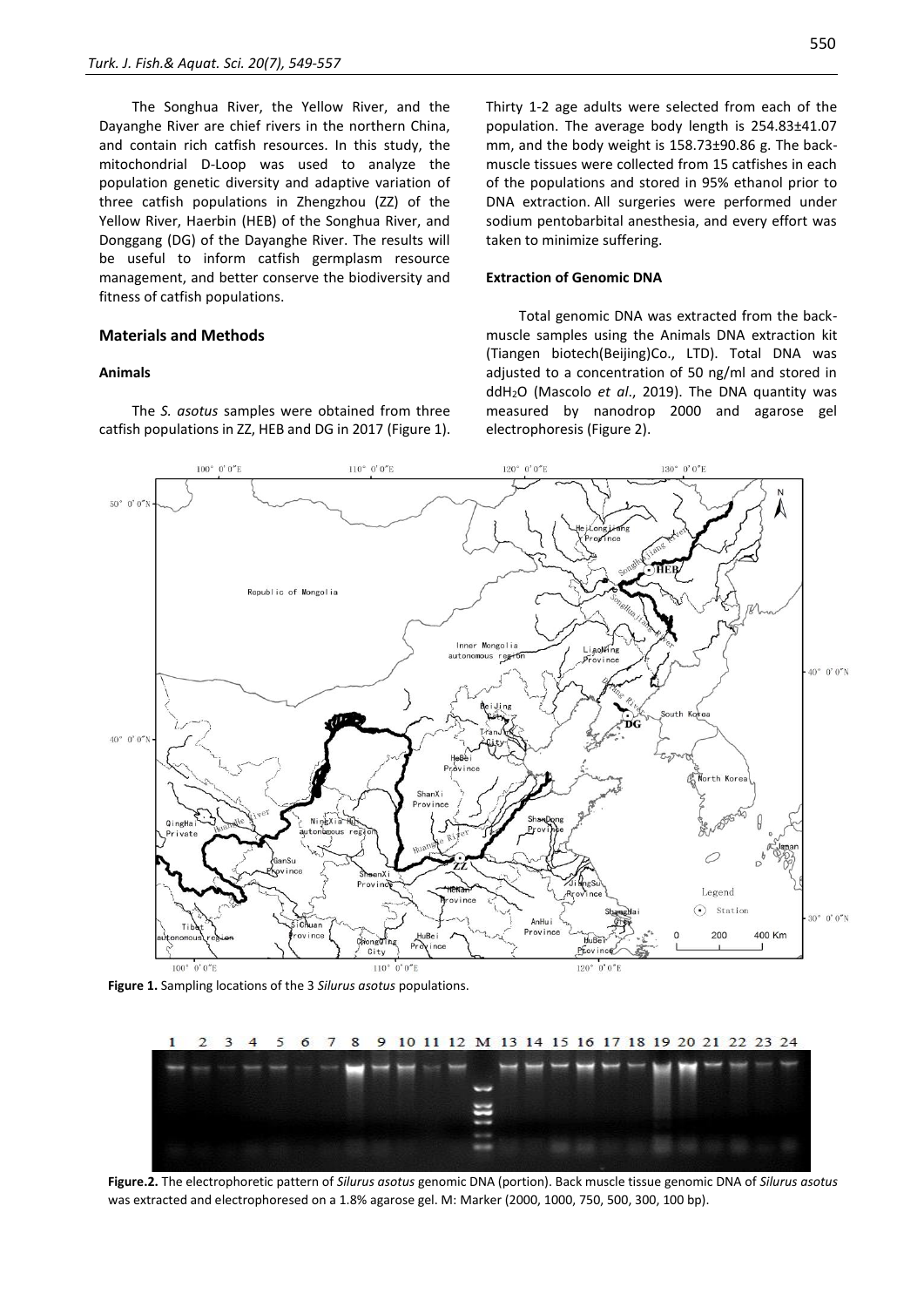#### **Amplification of D-Loop Sequences**

The mitochondrial D-loop was amplified by polymerase chainreaction (PCR) using the following primer set: forward primer 5'- AGGGGTATGTGGAGTAAA-3' and reverse primer 5'- AGGGGTATGTGGAGTAAA-3'. The primers were designed by the software of Primer 5.0 (Canada, Premier 5.0). Amplification was carried out in 50 μL reaction volume containing the following components: 1 μl genomic DNA, 25 μl Easy Taq® PCR Super Mix (Easy Taq® PCR System; TaKaRa, Dalian, China), 1.5 μl of each primer, and 21μl ddH2O (Table 1). The PCR conditions were set asfollows: 94°C for 2 min followed by 33 cycles of denaturing at 94°C for 45 s, annealing at 56°C for 1min, and elongating at 72°C for 1 min, then a final extension at 72°C for 8 min. Amplified products were purified with a Gel Extraction Kit (Generay Biotech Co., Ltd. Shanghai). Then, the PCR products were sent to the Generay Biotech Co. Ltd. for sequencing.

#### **Sequence Alignments and Analyses**

The sequences were proofread, edited, and aligned using BioEdit software version 7.0.5.3 (Ibis Biosciences, Carlsbad, CA). Mismatch distribution analysis of these polymorphisms was assessed using DnaSP v 5.0 (Rozas, Sánchez-Delbarrio, & Messeguer, 2003) (Univers it at de Barcelona, Barcelona, Spain). Historical population expansion was examined using Tajima's and Fu's statistics with 10,000 demographic history records among the three populations. Parameters of genetic diversity within and between populations, such as the haplotype diversity (HD), nucleotide diversity (*π*), average number of nucleotide

difference (K), and gene flow (*Nm*), were estimated with MEGA (Tamura, Peterson, & Peterson, 2011) (version 5.05). Phylogenetic reconstruction of the haplotypes was conducted using the maximum likelihood method, and a consensus of 10,000 bootstrap replicates. Arlequin (version 3.11; University of Berne, Berne, Switzerland) was used to estimate the genetic differentiation and Fst values with an analysis of molecular variance (Excoffier, Laval, & Schneider, 2005) (AMOVA). A haplotype network of the three catfish populations was constructed by Network (Bandelt, Forster, & Röhl, 1999). Statistical analyses were performed using SPSS19.0.

#### **Results**

#### **Composition Analysis of the D-Loop Sequence**

The D-Loop position for catfish between tRNA Pro and tRNA Phe. Approximately 535bp of the mtDNA control region, which shares extensive homology with other catfish populations (Mascolo *et al*., 2018), was analyzed from the ZZ (12), HEB (14), and DG (15) catfish populations. A total of 41 effective sequences were obtained and analyzed, and the estimated transition/transversion bias (*R*) was 6.13; A=29.6, C=27.8, G=14.9, and T=27.8; A+T (64.8%) was significantly higher than C+G (35.2%) (Table 2).

# **Analysis of Genetic Diversity and Population Genetics Structure**

The estimates of haplotype diversity and nucleotide diversity are shown in Table 3. The DG population showed the highest HD (0.924±0.053), the

**Table 1.** Reaction system and primer sequences of *Silurus asotus* D-loop PCR

| Component                          | Volume           |
|------------------------------------|------------------|
| Genomic DNA(50ng/µl)               | 1μl              |
| F-Primer(5' -AGGGGTATGTGGAGTAAA-3' | 1.5 <sub>µ</sub> |
| R-Primer(5' -AGGGGTATGTGGAGTAAA-3' | $1.5$ µl         |
| 2×EasyTaq@PCRSuperMix              | 25 <sub>µ</sub>  |
| ddH <sub>2</sub> O                 | $21$ µ           |

| Table 2. Nucleotide composition of the D-LOOP sequences from three Silurus asotus groups (%) |  |  |
|----------------------------------------------------------------------------------------------|--|--|
|----------------------------------------------------------------------------------------------|--|--|

| Population                            |      |      |      |      | G+C  |
|---------------------------------------|------|------|------|------|------|
| $\overline{\phantom{a}}$<br><u>__</u> | 29.8 | 20.4 | 35.0 | 14.8 | 35.2 |
| DG                                    | 29.9 | 20.4 | 34.9 | 14.8 | 35.2 |
| HEB                                   | 29.7 | 20.5 | 35.0 | 14.8 | 35.3 |

|  |  | Table 3. Genetic diversity of the D-LOOP sequences from three Silurus asotus populations |  |  |
|--|--|------------------------------------------------------------------------------------------|--|--|
|--|--|------------------------------------------------------------------------------------------|--|--|

| Population | Haplotype(H) | Haplotype diversity<br>(HD) | Polymorphic digit (P) | Nucleotide diversity $(\pi)$ |
|------------|--------------|-----------------------------|-----------------------|------------------------------|
| ΖZ         |              | $0.591 \pm 0.108$           |                       | $0.007 \pm 0.002$            |
| DG         | 10           | $0.924 \pm 0.053$           | 28                    | $0.013 \pm 0.002$            |
| <b>HEB</b> |              | $0.890 \pm 0.060$           | 19                    | $0.012 \pm 0.001$            |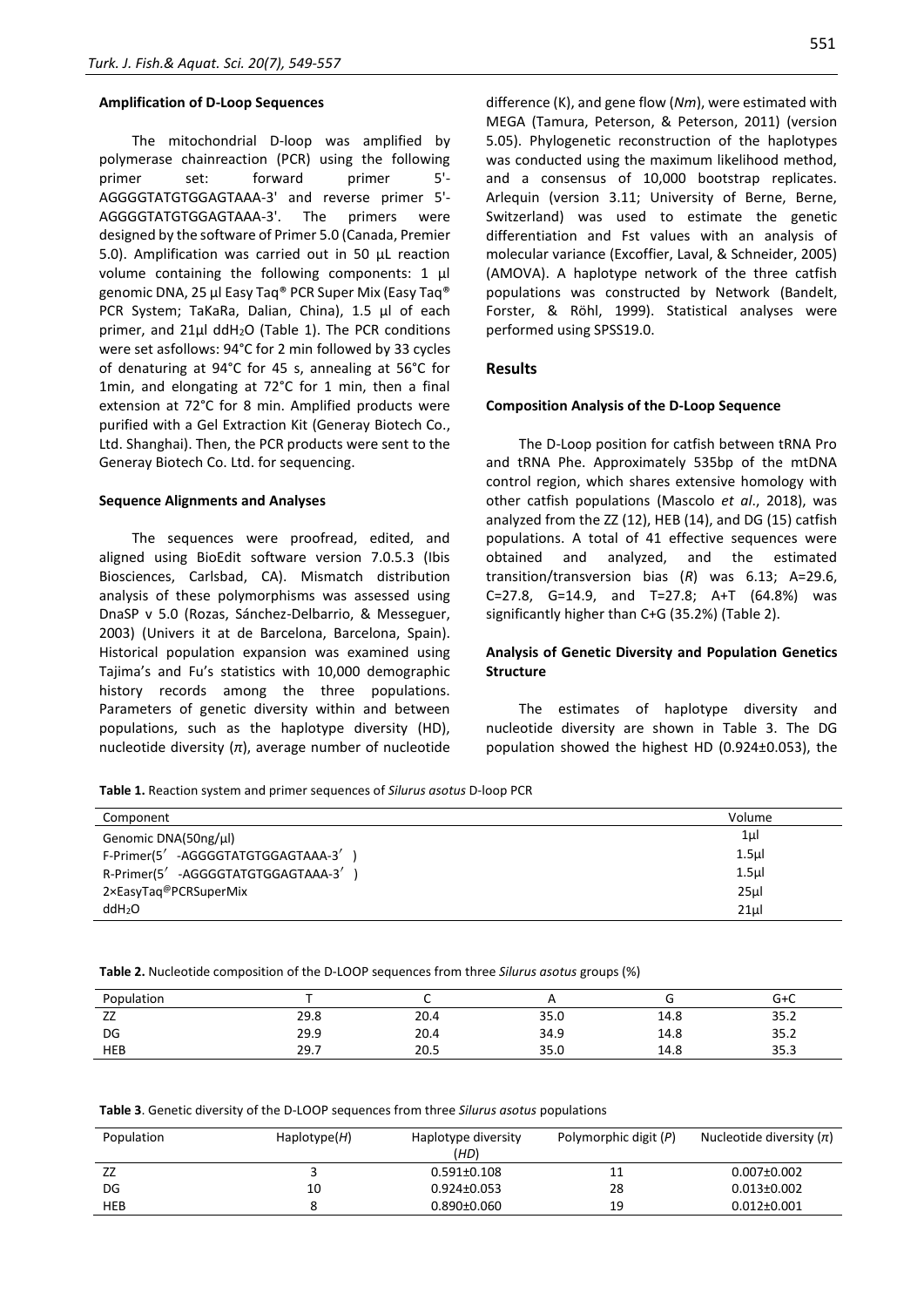highest polymorphic digit (*P*=28), and the highest nucleotide diversity (*π=*0.013±0.002). The genetic diversity of the three catfish populations was ranked as: DG, HEB, and ZZ.

The analysis resulted in 21 haplotypes from 41 individuals of *S. asotus*. Haplotype Hap\_20 was the most frequent one, and the distribution of haplotypes was unique within each population. No same haplotype was shared among all three catfish populations. Ten haplotypes were observed in the DG population, the most in any of the populations, and only three haplotypes were observed in the ZZ population, which is the least in any of the catfish populations (Table 4).

The genetic distance of the three populations was 0.011-0.015; the largest genetic distance was between the HEB and ZZ populations, and the smallest genetic

distance was between the ZZ and DG populations (Table 5).

The UPGMA tree was constructed based on the genetic distance of the three populations of catfish, and showed that all the three populations were assigned to two clades, associated with a dispersion and expansion of the population, indicating the close relationship between the DG and ZZ populations (Figure 3).

Twenty-one kinds of haplotypes were found in three catfish populations, Hap\_3 and Hap\_8 were only found in DG population; Hap\_19 is a haplotype unique to the ZZ population. The number of clustered haplotypes accounted for 86% of the total haplotypes. Cluster analysis of the haplotypes by neighbor-joining using the bootstrap method (repeat number 10000) test and it is shown in Figure 4.

**Table 4.** Haplotype distribution in three *Silurus asotus* populations

| . .<br>.         | . .                                  |    |     |
|------------------|--------------------------------------|----|-----|
| Haplotype        | Haplotype distribution in population |    |     |
|                  | ΖZ                                   | DG | HEB |
| $\text{Hap\_1}$  | 0                                    | 4  | 0   |
| $\text{Hap}_2$   |                                      |    | O   |
| $\text{Hap}_3$   |                                      |    | 0   |
| $\text{Hap}_4$   |                                      |    |     |
| $\text{Hap\_5}$  |                                      |    |     |
| Hap_6            |                                      |    |     |
| $\text{Hap}_2$   |                                      |    | Ω   |
| $\text{Hap\_8}$  |                                      |    |     |
| Hap_9            |                                      |    |     |
| $\text{Hap\_10}$ |                                      |    |     |
| $\text{Hap\_11}$ |                                      |    |     |
| $\text{Hap\_12}$ |                                      |    |     |
| $\text{Hap\_13}$ |                                      |    |     |
| $\text{Hap\_14}$ |                                      |    |     |
| $\text{Hap\_15}$ |                                      |    |     |
| $\text{Hap\_16}$ |                                      |    |     |
| $\text{Hap\_17}$ |                                      |    |     |
| $\text{Hap\_18}$ |                                      |    |     |
| Hap_19           |                                      |    |     |
| $\text{Hap\_20}$ |                                      |    |     |
| $\text{Hap\_21}$ |                                      | 0  | 0   |

**Table 5.** Pairwise K2-P genetic distances (lower left) and *Fst* (upper right) between three *Silurus asotus* populations

| Population | LL    | DG                       | <b>HEB</b> |
|------------|-------|--------------------------|------------|
| LL         |       | 0.101                    | 0.264      |
| DG         | 0.011 | $\overline{\phantom{a}}$ | 0.130      |
| <b>HEB</b> | 0.015 | 0.013                    | $\sim$     |

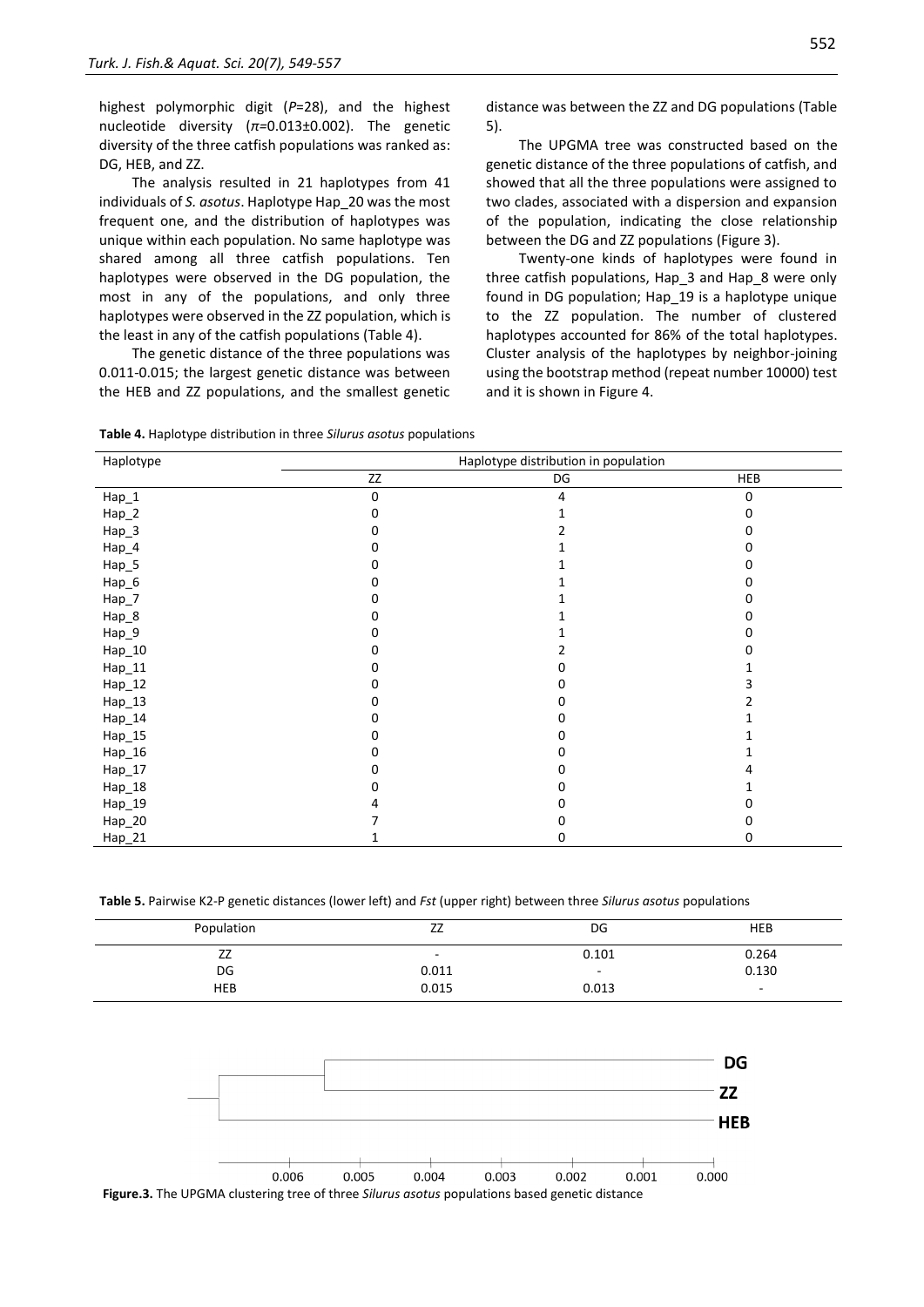Network analysis was used to identify the phylogenetic relationships among the 21 haplotypes within the three populations. The network analysis indicates that all haplotypes were divided into two groups, haplotype 3, 8 and 19 belongs to group A, and the other haplotypes belongs to group B (Figure 5). This is consistent with the phylogenetic analysis (Figure 4). The distribution frequency of haplotype 19 was 57% of the total A group, and haplotype 19 was the dominant haplotype. The distribution frequency of haplotype 1, 17, and 20 were 4% of the total B group; these three made up the dominant haplotypes. The dominant haplotypes within the DG, HEB, and ZZ populations were Hap\_1, Hap\_17, and Hap\_20, respectively.



**Figure.4**. NJ phylogeny tree of D-loop haplotype of three *Silurus asotus* populations



**Figure.5**. Median joining network of three *Silurus asotus* populations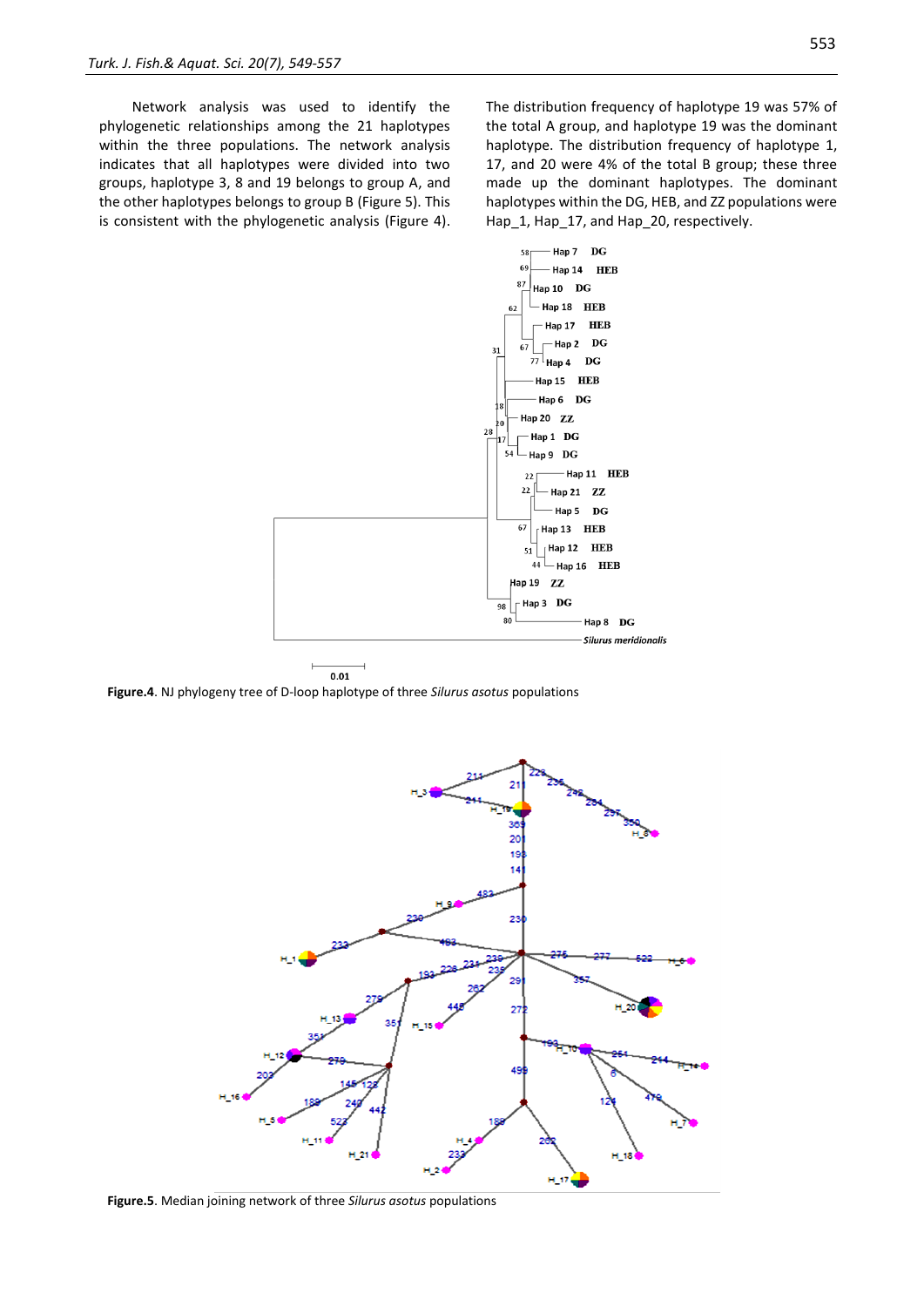#### **Analysis of Molecular Variance**

The significance of the three population structures based on haplotype frequency: 16.32% molecular variance was attributed to the differentiation between the populations, whereas 83.68% molecular variance was observed within the populations (Table 6). Population structuring revealed that the *Fst* value was not significant (p=0.09>0.05) (Table 5). The genetic differentiation coefficient of the three populations ranged from 0.101-0.264, and the average value was 0.165. The genetic differentiation coefficient between the ZZ and HEB populations was the highest (*Fst*=0.264), and was lowest between the DG and ZZ populations (*Fst*=0.101).

The tests of neutral evolution (Tajima's D and Fu's F tests) indicated that there was no significant difference (p=0.08 and 0.06) among the three populations, indicating no significant population expansion. Mismatch distribution analysis of the mitochondrial D-loop regions sequences revealed no peaks (Figure 6).

#### **Discussion**

Genetic diversity of three *S. asotus* populations was assessed by analyzing the mtDNA D-loop sequences of 41 individuals from three populations. Within these three catfish populations the G+C content in the mtDNA D-loop region was significantly lower than the A+T content, which was consistent with the results of base composition of mitochondrial cytochrome B in a study of catfish from the Huaihe River (Xiao *et al*., 2013). The R of the three populations was larger than 2.0, indicating that the mitochondrial D-loop sequence can be used to assess genetic diversity between these populations (Kumar, Tamura, & Nei, 2004).

The haplotype diversity (HD) and nucleotide diversity in the DG and HEB populations was similar to previously reported (Xu *et al*., 2013), which identified haplotype diversity and nucleotide diversity of cyochrome B sequences from multiple Chinese catfish populations (HD=0.948±0.009, *π=*0.018±0.001). The HD and *π* described for the catfish populations in this study are higher than those reported in carp populations from the Yangtze and Pearl rivers (Fu, 2011). The genetic diversity of a species is closely related to the ability of that species to adaptation and survive to changing environmental conditions (Conrad, 1983; Féral, 2002; Frankham, Ballou, & Briscoe, 2002), and low diversity

can indicate a decline in how well a species can adapt to environmental change (Nei, 1978; Gu, 2004). However, the values of HD and  $\pi$  of ZZ the population were significantly lower than those of the DG and HEB populations, indicating that the DG and HEB catfish populations may be better equipped to adapt to environmental changes than the ZZ population, due to higher genetic diversity within those populations. The low genetic diversity of the ZZ population may be related to environmental pollution and ecological damage in the Yellow River, and may also be caused by environmental deterioration of the Yellow River (Guan *et al*., 2016; Michel, Wolters, Sun, Huang, & Kuenzer, 2016).

The study of the genetic structure of a species can provide critical information regarding the genetic diversity within an individual population and between geographically diverse populations (Yan, Song, Wang, Lu, & Gao, 2015). Within these three catfish populations in the present study, the average individual genetic distance was 0.011, indicative of small differences between populations. In general, the genetic distance values of a *genus*, species, and population are 0.90, 0.30 and 0.05(Shaklee, Tamaru, & Waples, 1982), respectively; the genetic distance between the three catfish populations was less than 0.05. Although the HEB and DG catfish populations are nearest in geographic proximity, the genetic distance between these populations was the greatest, indicating that the size of genetic distance between catfish populations does not necessarily correspond to the geographic distance between those populations. However, although analysis of molecular variation revealed that most variation arises from within an individual catfish population, and the overall variation between populations was small. Ultimately, no significant genetic differentiation was identified among the three catfish populations studied.

The value of gene flow is related to the exchange of genetic information between populations. Populations are isolated when the *Nm* is less than 1; an *Nm* greater than 1 indicates gene flow between populations; and an *Nm* greater than 4 indicates that each population exists as a random unit (Masatoshi, & Sudhir, 2000). In the current study, the *Nm* between ZZ and HEB was the smallest, but still greater than 1, indicating evidence of some gene flow between the two populations. The *Nm* between ZZ and DG was more than 4, which showed that two populations form a random unit. The gene flow between the three populations is closely related to the genetic differentiation of the

**Table 6**. The analysis of molecular variance from three *Silurus asotus* populations

| Source of Variation |    | Sum of squares | Variance components | Percentage of variation, (%) |
|---------------------|----|----------------|---------------------|------------------------------|
| Populations         |    | 23.634         | 0.631               | 16.32                        |
| Within populations  | 38 | 122.879        | 3.234               | 83.68                        |
| Total               | 40 | 146.512        | 3.864               |                              |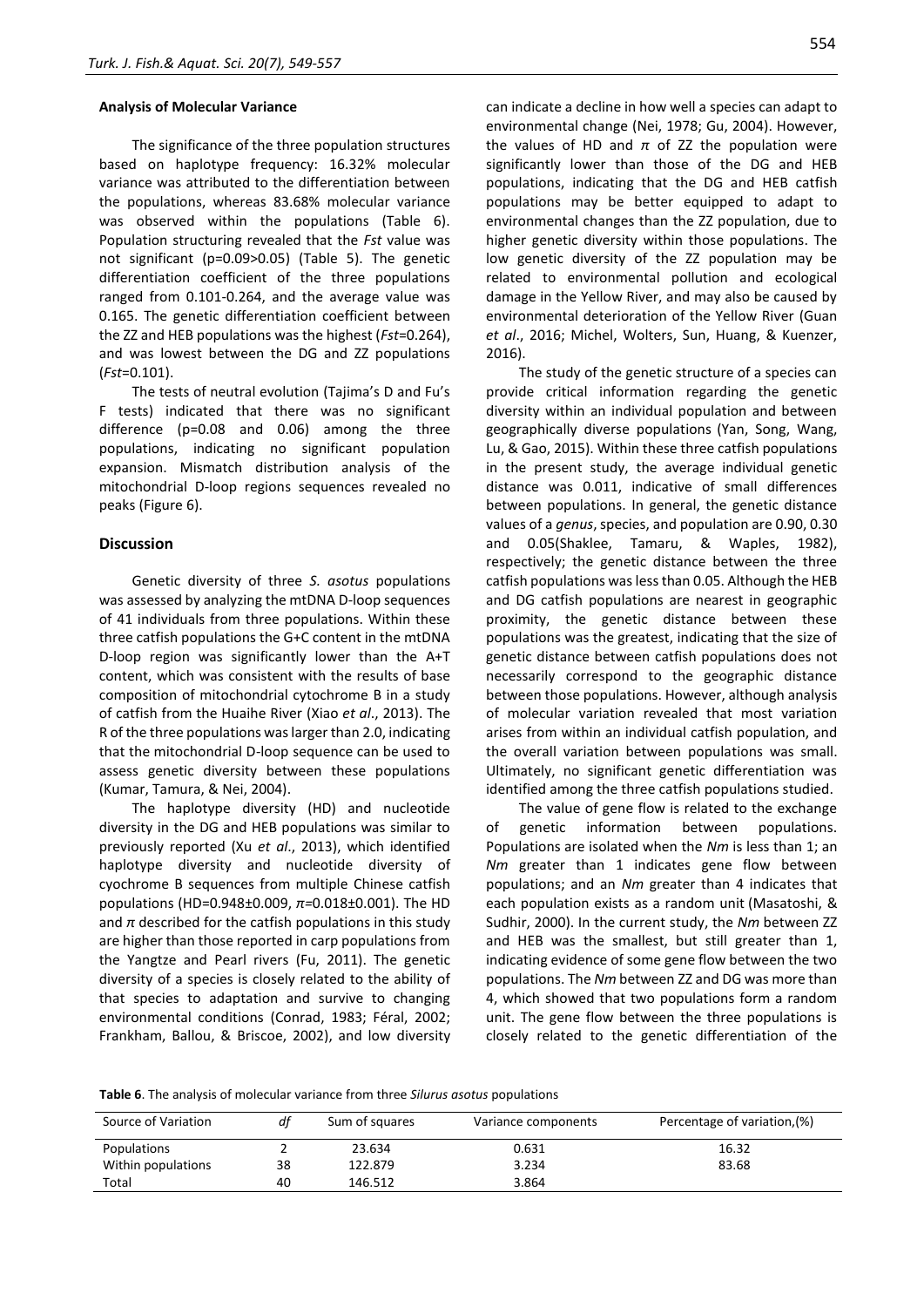

**Figure 6.** The mismatch distribution of D-LOOP sequence of three *Silurus asotus* populations Note: A. Total, B. HEB, C. DG, D. ZZ.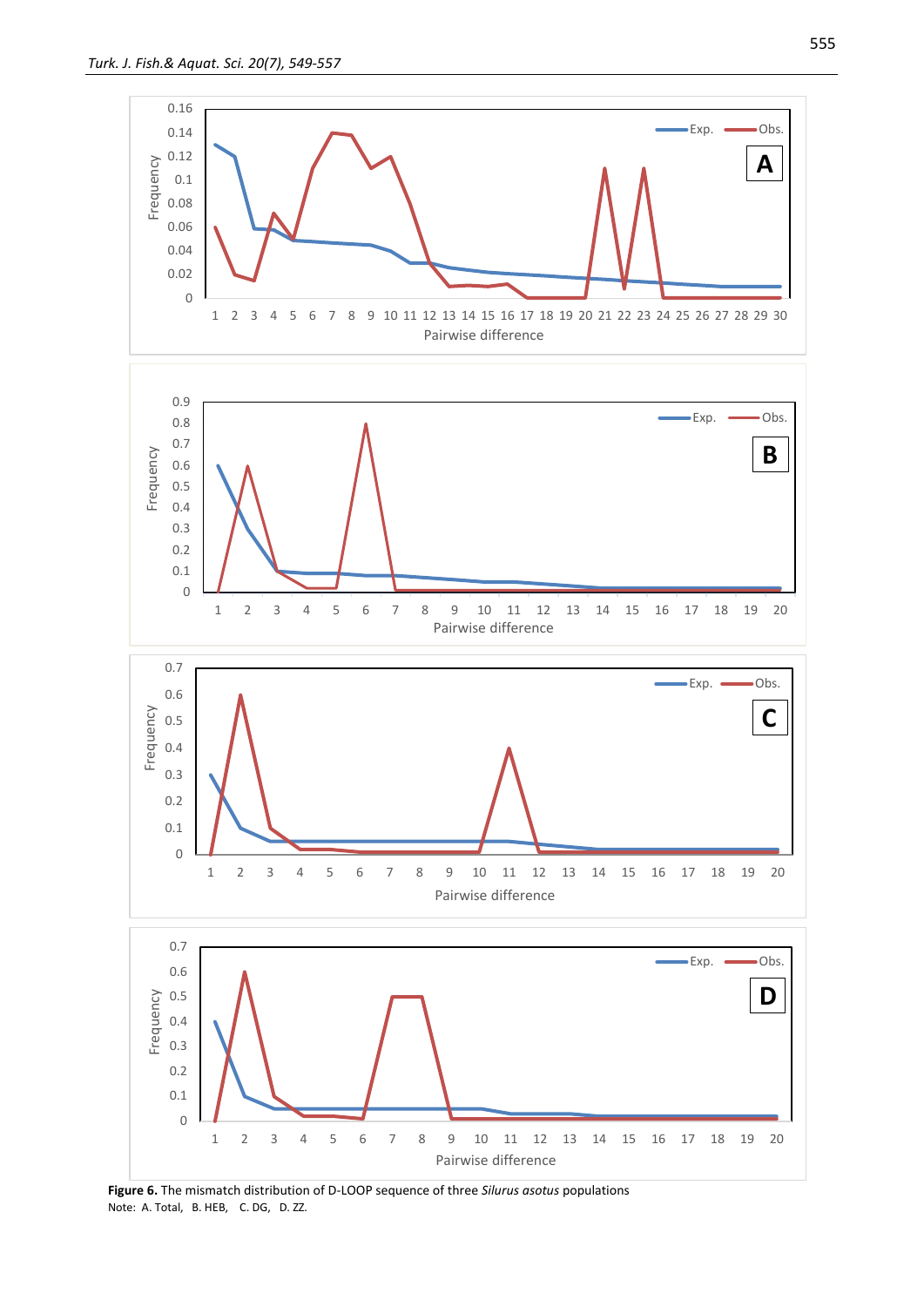populations, and may be the reason for the small genetic differentiation among the three catfish populations. In addition, the gene flows among the three populations do not correspond with geographical distance; factors such as commodity circulation, enhancement, and artificial breeding of catfish may cause this phenomenon.

The network method is commonly used to analyze molecular variation analysis of the species, and is especially suitable for the analysis of non-recombinant DNA sequences, such as mitochondrial DNA and Y chromosomal DNA (Bandelt *et al*., 1999). Phylogenetic relationships of 21 haplotypes were analyzed by adjacent tree and intermediary network diagramming in the present study. However, the intermediary network figure reveals that haplotype did not correspond to sampling sites. Hap\_20, Hap\_19, Hap\_17, and Hap\_1 have the highest frequency, suggesting these may be the original haplotypes.

The tests of neutral evolution (Tajima's D and Fu's Fs) were both negative in our study, which is consistent with Liu' report (Liu, Yang, Wang, & Tang, 2009). Distribution of pairwise mismatches of *S. asotus* populations was multimodal, indicating no significant population expansion in the three rivers. Thus, it was concluded that the genetic differentiation among the three catfish populations was low.

The behavior of genetic variation within *S. asotus* populations provides important information in developing the conservation and management strategies for endangered fish populations. Despite the identification of the low levels of genetic differentiation among the ZZ, HEB, and DG catfish populations, the results indicate that geographic and environmental features of drainage regions may significantly impact the different catfish populations. Furthermore, these results suggest that conservation stations should be established on the three rivers to increase the number of catfish populations, and to improve the genetic diversity and overall fitness of this species. The results also improved the understanding about role of genetic variation in the catfish conservation. Genetic variation is a dimension of the biodiversity, to better monitor and compare the biodiversity of *S. asotus* populations the mechanism that driving the genetic variation should be researched in the future.

#### **Acknowledgments**

We would like to express our sincere gratitude to the editor and reviewers who have spent considerable time and effort in this paper. We are also grateful to the professional editing service (Elsevier Language Editing Services) for improving the language of our manuscript. This work was supported by the National Natural Science Foundation of China (41101481), and the National High-Tech R&D Program (863 Program; 2012AA10A413-3).

#### **References**

- Bandelt, H.J., Forster, P., & Röhl, A. (1999). Median-joining networks for inferring intraspecific phylogenies. *Molecular Biology & Evolution*, 16, 37-48. https://doi.org/10.1093/oxfordjournals.molbev.a026036
- Mascolo, C., Ceruso, M., Chirollo, C., Palma, G., Anastasio, A., Pepe, T., Sordino, P. (2018). The complete mitochondrial genome of the Angolan dentex *Dentex angolensis* (Perciformes: Sparidae). Journal Mitochondrial DNA Part B: Resources, 3, 391-392.

https://doi.org/10.1080/23802359.2018.1450675

Mascolo, C., Ceruso, M., Sordino, P., Palma, G., Anastasio, A., Pepe, T. (2019). Comparison of mitochondrial DNA enrichment and sequencing methods from fish tissue. Food Chemidtry, 294, 333-338.

https://doi.org/10.1016/j.foodchem.2019.05.026

Conrad, M. (1983). Adaptability: the Significance of Variability from Molecular to Ecosystem. *Bulletin of Mathematical Biology*, 48, 701-703.

https://doi.org/10.1007/BF02462331.

- Excoffier, L., Laval, G., & Schneider, S. (2005). Arlequin ver. 3.0: An integrated software package for population genetics data analysis. *Evolutionary Bioinformatics Online*, 1:47- 50. https://doi.org/10.1177/117693430500100003.
- Féral, J.P. (2002). How useful are the genetic markers in attempts to understand and manage marine biodiversity? *Journal of Experimental Marine Biology & Ecology*, 268: 121-145. https://doi.org/10.1016/s0022- 0981(01)00382-3.
- Frankham, R., Ballou, J.D., & Briscoe, D.A. (2002). Introduction to conservation genetics. Cambridge, Cambridge University Press, 641 pp.
- Fu, X.Y. (2011). Genetic diversity of mitochondrial cytochromes b in black carp from the Yangtze and the Pearl River (Master's thesis). Jinan University, Jinan, China.
- Guan, Q.Y., Wang, L., Pan, B.T., Guan, W.Q., Sun, X.Z., & Cai, A. (2016). Distribution features and controls of heavy metals in surfaces ediments from the river bed of the Ningxia-Inner Mongolian reaches, Yellow River, China. *Chemosphere*,144**:** 29–42.

https://doi.org/10.1016/j.chemosphere.2015.08.036.

- Gu, W.C. (2004). Satistical Genetics. Beijing, China, Science Press., 422 pp.
- Hu, X.J., Pan, T.S., Hou, G.J., & Li, H.Y. (2002). The status and protection of wild catfish resource in Anhui province. *Journal of Anhui Agricultural Sciences*, 30: 233-247. https://doi.org/10.3969/j.issn.0517-6611.2002.02.034.
- Kumar, S., Tamura, K., & Nei, M. (2004). MEGA3: Integrated software for molecular evolutionary genetics analysis and sequence alignment. *Briefings in Bioinformatics*, 5:150-163. https://doi.org/10.1093/bib/5.2.150.
- Liu, Z.Z., Yang, J.Q., Wang, Z.Q., & Tang, W.Q. (2009). Genetic Structure and Population History of *Beleophthalmus petinirostris* in Yangtze River Estuary and Its Southern Adjacent Regions. *Zoological Research*, 30: 1-10. https://doi.org/10.1016/S1874-8651(10)60059-2.
- Masatoshi, N., & Sudhir, K. (2000). Molecular Evolution and Phylogenetics. Oxford, England, Oxford University Press, 174 pp.
- Michel, L., Wolters, Sun, Z.C., Huang, C., & Kuenzer, C. (2016). Environmental awareness and vulnerability in the Yellow River Delta: Results based on a comprehensive